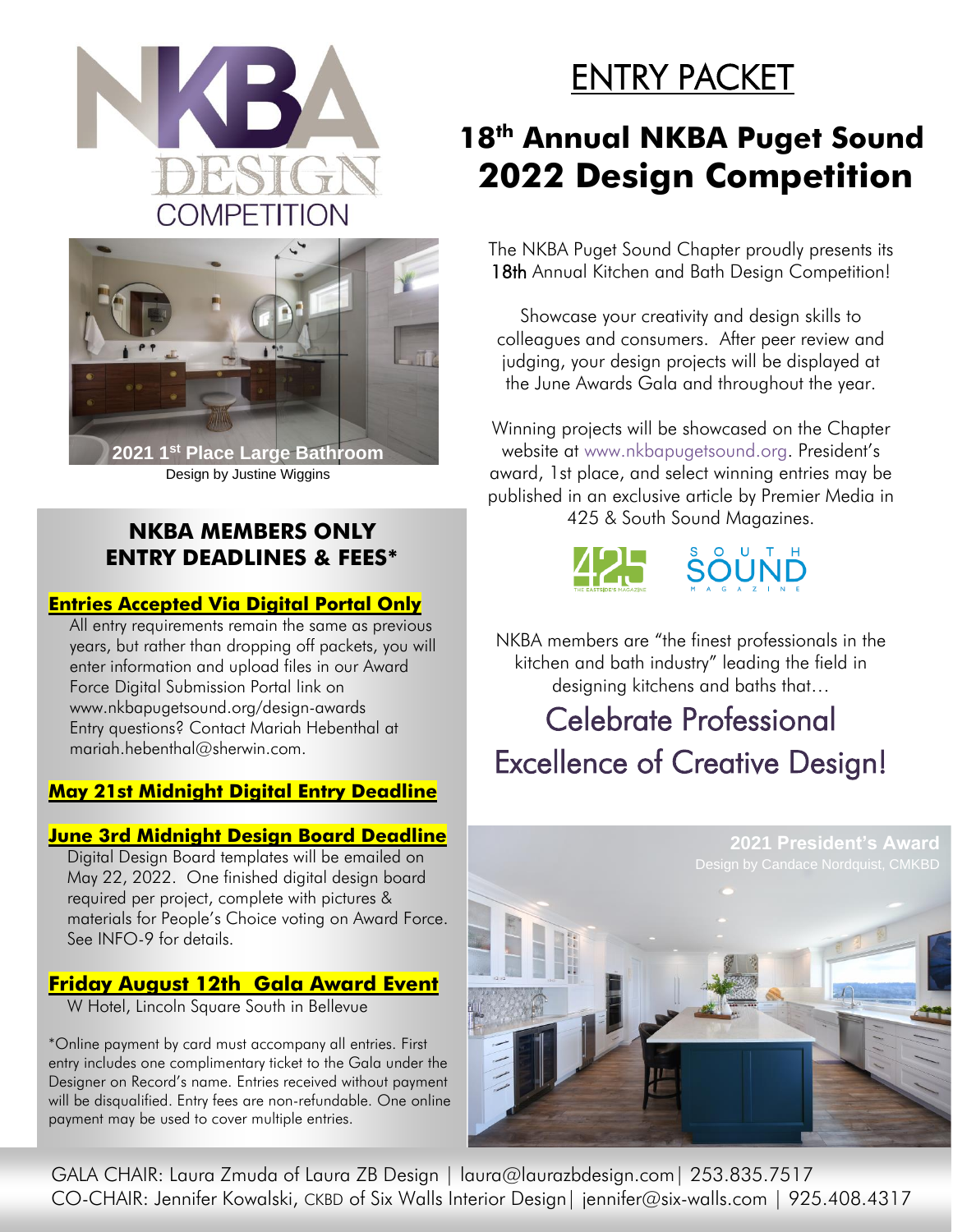

# ENTRY CONTENTS CHECKLIST

#### PROJECT TITLE:

Give your entry a name (ex. "Traditional Charm", "Modern Elements", etc.). Name cannot include location, city, neighborhood, etc. NOTE: Please show this project title on every document included with the entry packet.

#### **DIGITAL SUBMISSION PORTAL: AWARD FORCE LINK ON [WWW.NKBAPUGETSOUND.ORG/DESIGN-AWARDS](file:///C:/Users/ktkru_000/Documents/NKBA/2022/2022%20Design%20Competition%20Entry%20Packet/www.nkbapugetsound.org/design-awards)**

1. PAYMENT: Pay by card online via entry fee payment link, CardPointe.

 $\Box$  \$95 per entry due no later than May 21st at midnight.

#### 2. SUBMIT YOUR ENTRY:

 Upload documents or enter information in corresponding tabs on Award Force. Some files/images may require a zipped folder. A link for instructions will be included on tabs where this may be necessary. All documents should be in PDF format. All images should be in JPG, JPEG, or PNG format.

All identifying designer and firm information must be blacked out on every item, except the completed entry form and releases.

 $\Box$  Check off items below as you assemble your digital files and photos per entry

ENTRY DOCUMENTATION: Digital documentation is required. Save and name each document/file as noted below.

- ENTRY FORM Entered directly into Award Force on the Project Information and Contributors tabs; no file upload.
- HEADSHOT PHOTO: Designer of record on entry is required to submit a high resolution (300dpi) headshot photo (professional photograph recommended).
- RELEASE FORMS with Client and Photographer signatures. Print to hand sign. Scan in saved as a PDF named "Client Release Form" and "Photography Release Form". NOTE: The Designer of Record release will now be digital.
- RESOURCE LIST Filled in directly on the Resource List tab in Award Force, no file upload.

DESIGN STATEMENTS: Both statements must be typed directly in the Design Statements tab on Award Force. See "Design Statement Guidelines" (INFO-4).

- PROJECT OVERVIEW: This description will be used during the awards presentation. (100 words max "in your own words".)
- DESIGN NARRATIVE: Bulleted format recommended. (200 word minimum, 400 word maximum.)

REQUIRED CONSTRUCTION DOCUMENTS: See "NKBA Graphics & Presentation Standards" (INFO-5&6) for requirements.

- FLOOR PLAN: Name file "Floor Plan".
- ELEVATION: One elevation representing the most significant wall is required named "Elevation".

#### OPTIONAL CONSTRUCTION DOCUMENTS: See "NKBA Graphics & Presentation Standards" (INFO-6) for details.

- □ ADDITIONAL ELEVATIONS: Only one elevation is required, but additional can be submitted. Name file(s) "Elevation2", 3, etc.
- MECHANICAL PLAN: May be included to fully represent your project. If included, please name file "Mechanical Plan".
- PERSPECTIVES: May be included to fully represent your project. If included, please name file "Perspective".

**T** "BEFORE" FLOOR PLAN: A "before" floor plan is accepted to better explain your solution, although it is not required. If included, please name file "Before Floor Plan".

#### PHOTOS:

- □ BEFORE PHOTOS (recommended, but are not required)
- AFTER PHOTOS (required):
	- Must be a minimum of 300 dpi and at least 8.625" x 11.125" to be considered for magazine publication.
- **T** "BEST" PHOTO: Duplicate 1 preferred photo to use if published, and name it "BEST".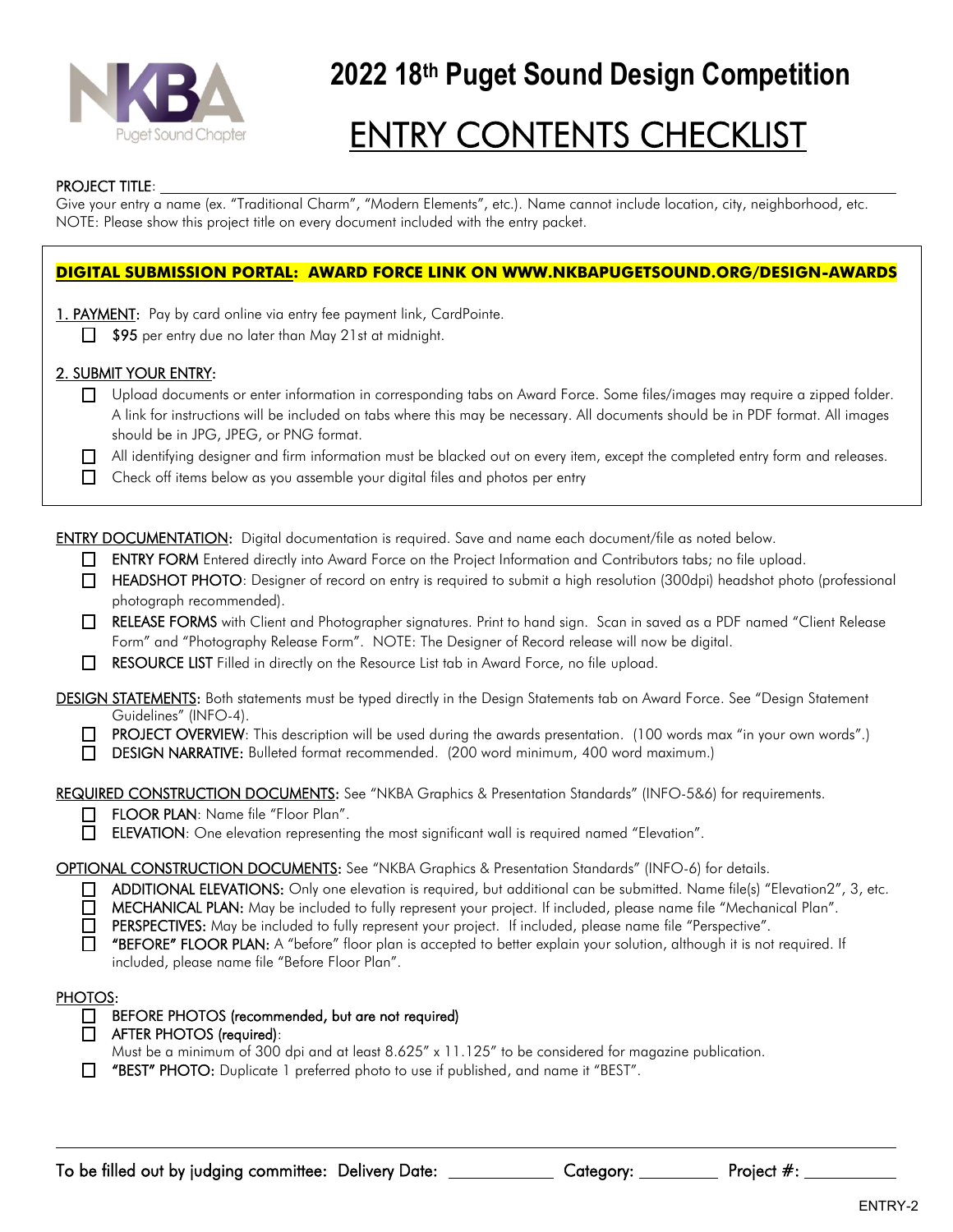

## ENTRY FORM

(To be completed directly in Award Force on the Project Information and Contributors tabs. This page is for reference only.)

|                                                 | <b>DESIGN COMPETITION CATEGORIES</b> (One category per entry. Please copy application for additional entries.) |                                        |                          |
|-------------------------------------------------|----------------------------------------------------------------------------------------------------------------|----------------------------------------|--------------------------|
| [ ] A - Open Plan Kitchen [ ] B - Large Kitchen |                                                                                                                | <b>I 1 C</b> - Small to Medium Kitchen |                          |
| <b>[ ] D</b> - Large Bathroom                   | [ ] E - Small to Medium Bathroom [ ] F - Powder Room                                                           |                                        | <b>I</b> 1G - Other Room |

#### **PROJECT TITLE**:

#### **NKBA MEMBER "DESIGNER OF RECORD"**

Designer of Record is the leading kitchen, bath or interior design professional who designed the project. The Designer of Record must be an NKBA member and will receive top award recognition for a winning entry.

| <b>FULL NAME:</b>                                                                 | AKBD/CKD/CBD/CKBD/CMKBD:                  |
|-----------------------------------------------------------------------------------|-------------------------------------------|
| PHONETIC SPELLING OF NAME FOR PRONUNCIATION AT GALA: ____________________________ |                                           |
| FIRM:                                                                             | NKBA MEMBERSHIP NO: <u>______________</u> |
| EMAIL:                                                                            |                                           |
| WEBSITE:                                                                          | WWW.FACEBOOK.COM/                         |
|                                                                                   |                                           |

#### **UP TO 3 OTHER NKBA MEMBER "INDUSTRY PROFESSIONALS" WHO HELPED WITH THE PROJECT**

All Industry Professionals must be NKBA members by March 1st with their specialty noted. It is not required to list Industry Professionals.

#### **NKBA MEMBER #1 INDUSTRY PROFESSIONAL**

| This professional will be called to the stage, receive recognition, and an award for a winning entry with the Designer of Record.<br>[] Co-designer [] Architect [] Builder [] Other Specialty [199] Co-designer [2014] [199] Co-designer [2014] [199] [199] [199] [199] [199] [199] [199] [199] [199] [199] [199] [199] [199] [199] [199] [199] [199] [199] [199] |                                                    |
|--------------------------------------------------------------------------------------------------------------------------------------------------------------------------------------------------------------------------------------------------------------------------------------------------------------------------------------------------------------------|----------------------------------------------------|
|                                                                                                                                                                                                                                                                                                                                                                    |                                                    |
| PHONETIC SPELLING OF NAME FOR PRONUNCIATION AT GALA: ____________________________                                                                                                                                                                                                                                                                                  |                                                    |
|                                                                                                                                                                                                                                                                                                                                                                    | NKBA MEMBERSHIP NO: University Property ASSESSMENT |
|                                                                                                                                                                                                                                                                                                                                                                    |                                                    |
|                                                                                                                                                                                                                                                                                                                                                                    | WWW.FACEBOOK.COM/                                  |
|                                                                                                                                                                                                                                                                                                                                                                    |                                                    |

#### **AWARDS / RECOGNITION**

Each winning project may receive up to 2 physical awards maximum. If selected as a winner, Designer of Record and #1 Industry Professional will both be listed on the physical award.

NOTE: Both professionals will be mentioned and called to the stage at the Gala, as well as listed in all promotions and publications. All professionals listed must be current NKBA members in good standing. Non-NKBA members will not be promoted or receive awards.

#### **NKBA MEMBER #2 AND #3 INDUSTRY PROFESSIONALS**

These professionals will be recognized by name / company on the screen and design boards, but no further recognition or award.

|  |  | AKBD/CKD/CBD/CKBD/CMKBD:                                                                                                                                                                                                                                   |
|--|--|------------------------------------------------------------------------------------------------------------------------------------------------------------------------------------------------------------------------------------------------------------|
|  |  | NKBA MEMBERSHIP NO: University Property ASSESSMENT                                                                                                                                                                                                         |
|  |  |                                                                                                                                                                                                                                                            |
|  |  |                                                                                                                                                                                                                                                            |
|  |  | AKBD/CKD/CBD/CKBD/CMKBD:<br>NKBA MEMBERSHIP NO: UNIVERSITY OF THE STATE STATE STATE STATE STATE STATE STATE STATE STATE STATE STATE STATE STATE STATE STATE STATE STATE STATE STATE STATE STATE STATE STATE STATE STATE STATE STATE STATE STATE STATE STAT |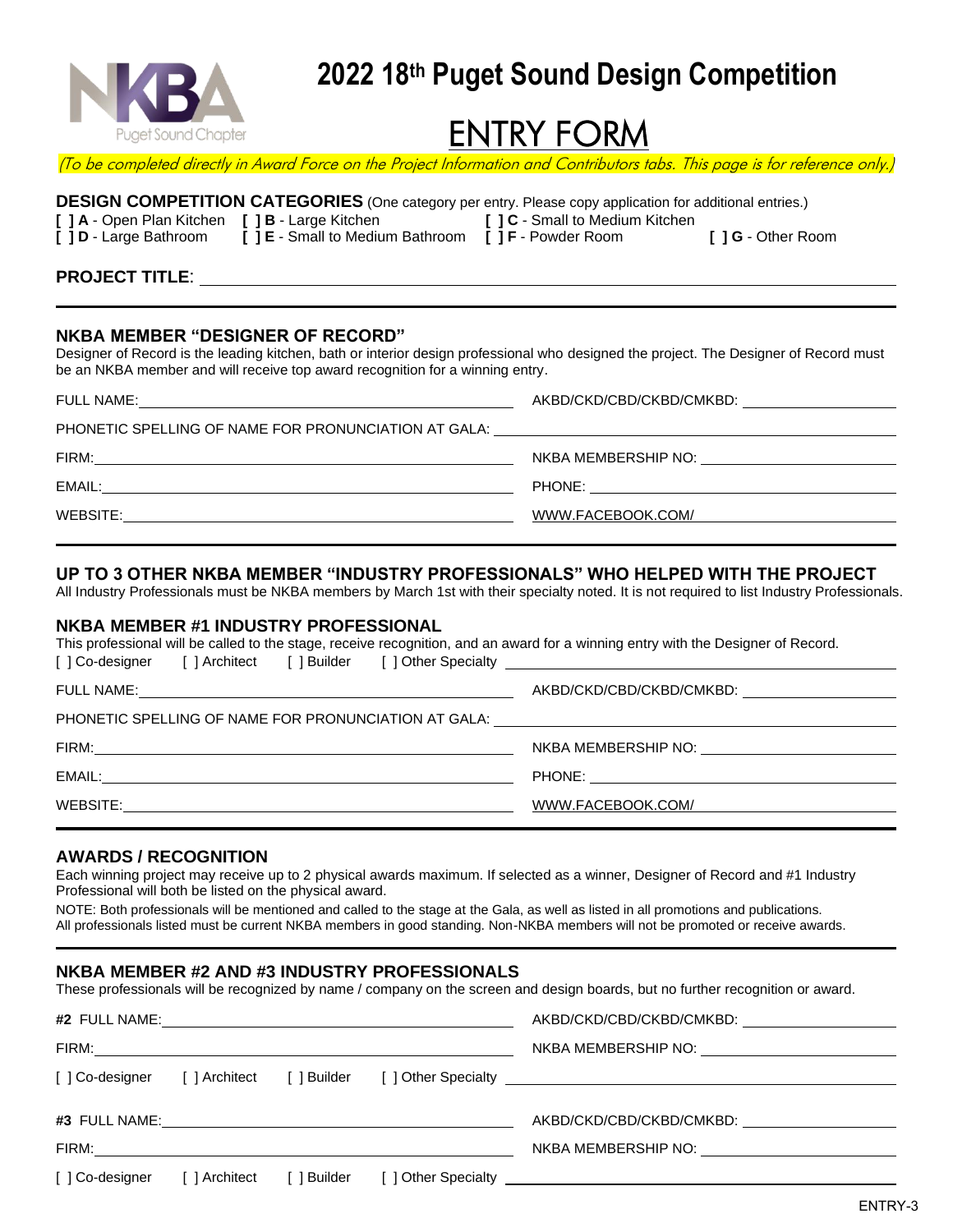

### **DESIGNER OF RECORD RELEASE FORM**

(Signature accepted digitally in Award Force. This page is for reference only.)

#### **PROJECT TITLE**:

#### **AGREEMENT FROM THE DESIGNER OF RECORD**

I declare that I am the Designer of Record for this project. I have read and fully understand the rules and requirements for this competition, and affirm that the design entered meets said requirements. I have reviewed and understand the awards and publicity practices for this competition as well, and agree to participate according to those practices. I hereby attest that this project has not been published nationally or locally in any consumer publication, and has not been placed for publication at a later date. I am aware that any false or misleading information in this entry will disqualify me from this and all future design competitions.

DESIGNER SIGNATURE: DATE: DATE: DATE: DATE: DATE: DATE: DATE: DATE: DATE: DATE: DATE: DATE: DATE: DATE: DATE: DATE: DATE: DATE: DATE: DATE: DATE: DATE: DATE: DATE: DATE: DATE: DATE: DATE: DATE: DATE: DATE: DATE: DATE: DATE

(To be signed by the lead designer. Other industry professionals cannot sign this statement.)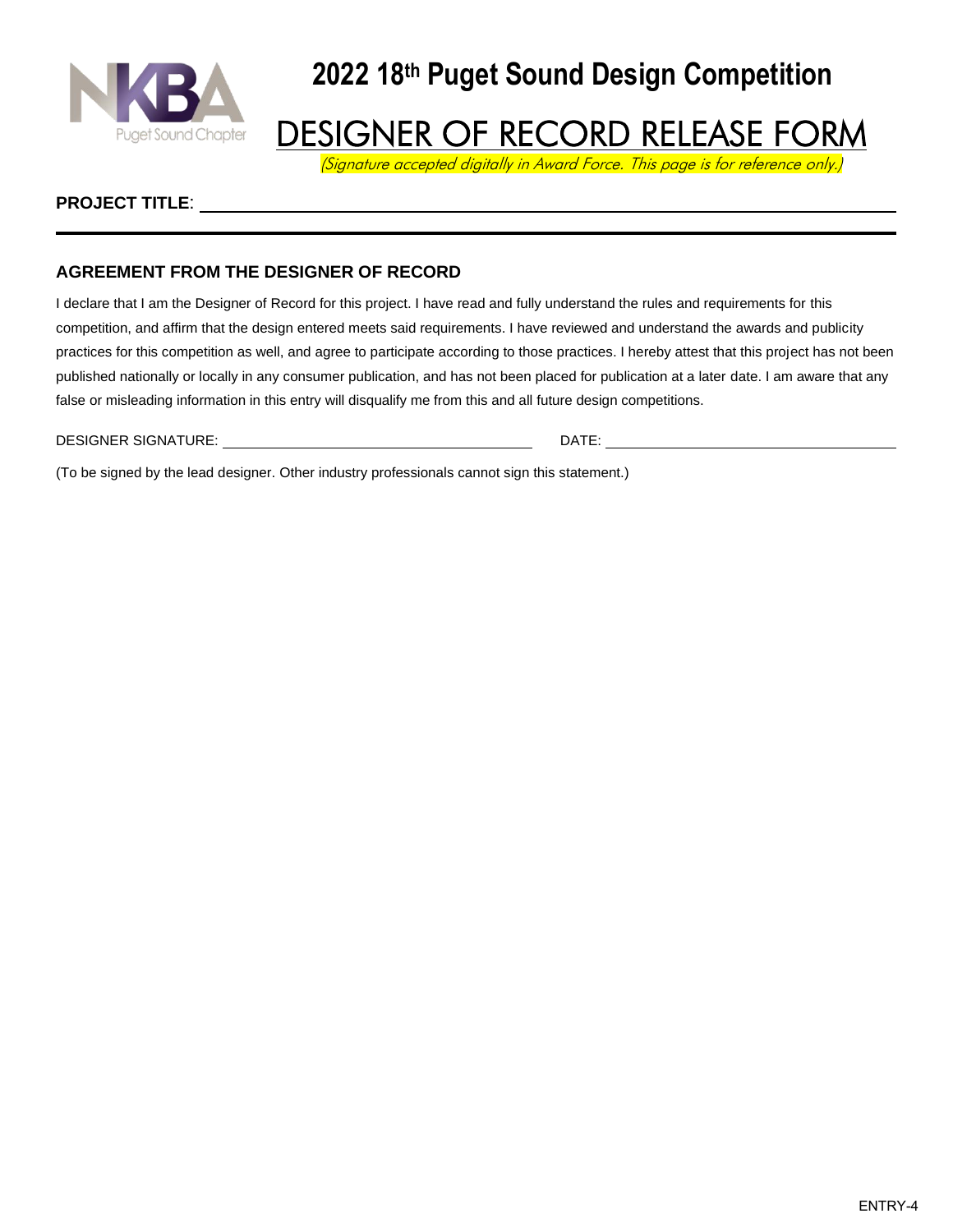

## CLIENT RELEASE FORM

(Please type directly in this doc, print, sign by hand, then scan in as a PDF.)

#### **PROJECT TITLE**:

| <b>CLIENT RELEASE</b> (To be filled out by the homeowner.)                                                                                                                                                                                                                                                                                                                     |                     |              |                            |
|--------------------------------------------------------------------------------------------------------------------------------------------------------------------------------------------------------------------------------------------------------------------------------------------------------------------------------------------------------------------------------|---------------------|--------------|----------------------------|
| I DECLARE THAT I WAS THE CLIENT OF (Designer or Other Industry Professional's Name) (F (Firm Name)                                                                                                                                                                                                                                                                             |                     |              | $\sqrt{F\text{i}rm}$ Name) |
| Should the design be selected as a winner in the 2022 NKBA Design Competition, I agree to allow professional photography of this<br>project to be used in all related publications. I understand that the NKBA Puget Sound Chapter will retain non-exclusive rights to all<br>photography for future promotional, magazine editorial, public relations and education purposes. |                     |              |                            |
|                                                                                                                                                                                                                                                                                                                                                                                |                     |              |                            |
|                                                                                                                                                                                                                                                                                                                                                                                |                     |              |                            |
|                                                                                                                                                                                                                                                                                                                                                                                | PREMIER MEDIA GROUP | <b>ŠŐŮNĎ</b> |                            |

Premier Media Group \\ P.O. Box 1362 \\ Tacoma, WA, 98401-1362 \\ 253.588.5340 \\ premiermedia.net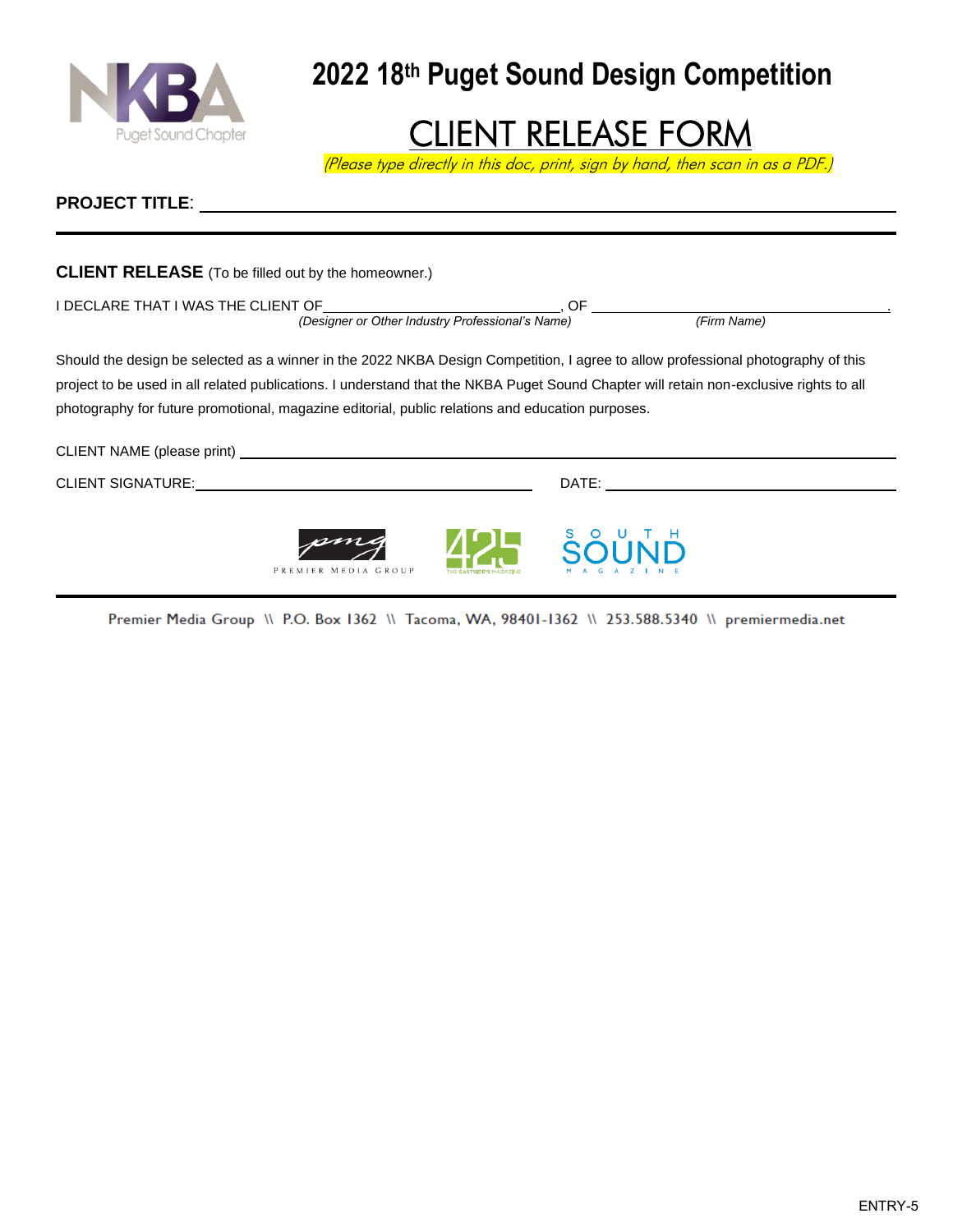

## PHOTOGRAPHER RELEASE FORM

(Please type directly in this doc, print, sign by hand, then scan in as a PDF.)

#### **PROJECT TITLE**:

#### **PHOTOGRAPHY INFORMATION** DO YOU OWN THE RIGHTS TO THE PHOTOS SUBMITTED: [ ] YES [ ] NO

PHOTOGRAPHER'S NAME:

COMPANY NAME:

EMAIL: PHONE:

#### **PREMIER MEDIA GROUP PHOTOGRAPHY RELEASE** (To be filled out by the photographer.)

|                                                                                                                                   | agree to allow Premier Media Group to publish    |
|-----------------------------------------------------------------------------------------------------------------------------------|--------------------------------------------------|
| photo/photos of                                                                                                                   | (NKBA AWARD WINNERS). These photos may appear in |
| print/electronic/web format of the magazines, 425 and South Sound. I agree that I own the copyright to the photos and I am giving |                                                  |
| Premier Media Group permission to publish the photo(s) as a courtesy, and do not expect compensation for their use.               |                                                  |
|                                                                                                                                   |                                                  |

SIGNATURE: DATE:

PRINT NAME:

PREM MEDIA GROUP



Premier Media Group \\ P.O. Box 1362 \\ Tacoma, WA, 98401-1362 \\ 253.588.5340 \\ premiermedia.net